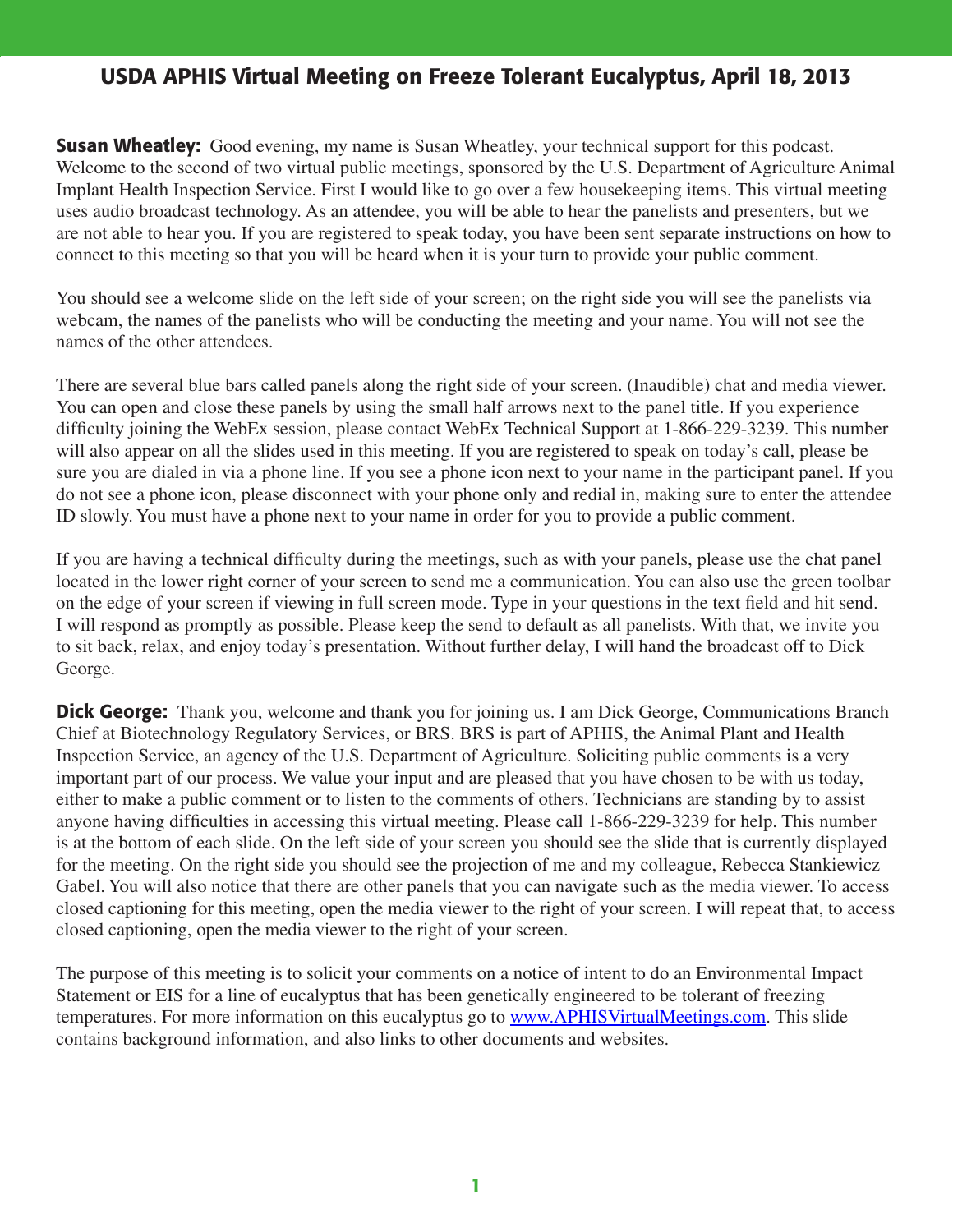In the past, we have traveled around the country to conduct meetings where interested parties can make public comments on our various regulatory actions. Now, for the first time, we are holding online virtual public meetings to allow more people the opportunity to comment. Joining me is Dr. Rebecca Stankiewicz Gabel my colleague at BRS. Rebecca is the supervisor of our Biotechnology Environmental Analysis Branch.

Dr. Rebecca Stankiewicz Gabel: Before we start taking comments from our online audience, we would like to go over some of the specifics for the virtual meeting. We are taking only spoken comments today. If you prefer to make a written comment, you can do so by going to www.regulations.gov. Enter the word "eucalyptus" in the search box. This will take you to a link for the freeze tolerant eucalyptus comment site. The public comment period ends on April 29, 2013. You can go to regulations.gov anytime between now and the 29th and leave a written comment, which will become part of the public record. Or you can make a comment here at our meeting which will go until 6:00 p.m. tonight eastern time.

Those of you wishing to speak today will be recognized in the order in which you were registered. Today we are here to receive your input, not to answer questions about eucalyptus. For background information, please go to www.APHISVirtualMeeting.com. If you did not already register to speak and you wish to do so, please click on the raised hand icon. This will indicate that you wish to speak and you will be placed in the queue. You will be provided with instructions on how to proceed through the chat feature.

The statements received during the public comment period, whether spoken here today, or provided in writing to regulations.gov, will be considered in the development of the draft EIS for freeze tolerant eucalyptus. After we have published the draft EIS, we will solicit and receive comments on it. Those comments will be considered in the development of the final EIS. After the final EIS is published, there will be a decision on the regulatory status of freeze tolerant eucalyptus. We welcome your comments today because they will help us to determine what issues to consider as we prepare our draft and environmental impact statement.

**Dick George:** You should see a list of commenters and the order in which they will speak on your screen so you will know when your turn is approaching. We ask that you keep your comments to three minutes or less. Once everyone who wants to speak has done so, if we have extra time and you would like to say more, we will glad to afford you that opportunity. A recording of this meeting will be available within 48 hours on our site which is www.APHISVirtualMeeting.com. And written transcripts will be available there within a few weeks.

At the conclusion of the meeting, a survey will appear on the screen. Please complete it before you log off. Your feedback is very important to us. If you would like to be seen as well as heard today, please turn on your webcam when it is your turn to speak, and click on the camera icon next to your name. If you are having technical difficulties call the technical support team at 1-866-229-3239. As a reminder, we are here to receive your comments only, not to answer questions on eucalyptus or to discuss or debate biotechnology. With that, we are ready to hear from any commenter who is ready to speak and the first person on our list I think, I am looking at the screen here to get a queue as to whether we have a commenter who is ready quite yet to speak. Do we have Madelynn Frazier or Michael Portereiko. If we could – Michael Portereiko, if your mic is open, you can go ahead. It may take a moment to unmute his phone.

### **Dr. Rebecca Stankiewicz Gabel:** Michael, are you on the line?

**Dick George:** Michael Portereiko, are you there?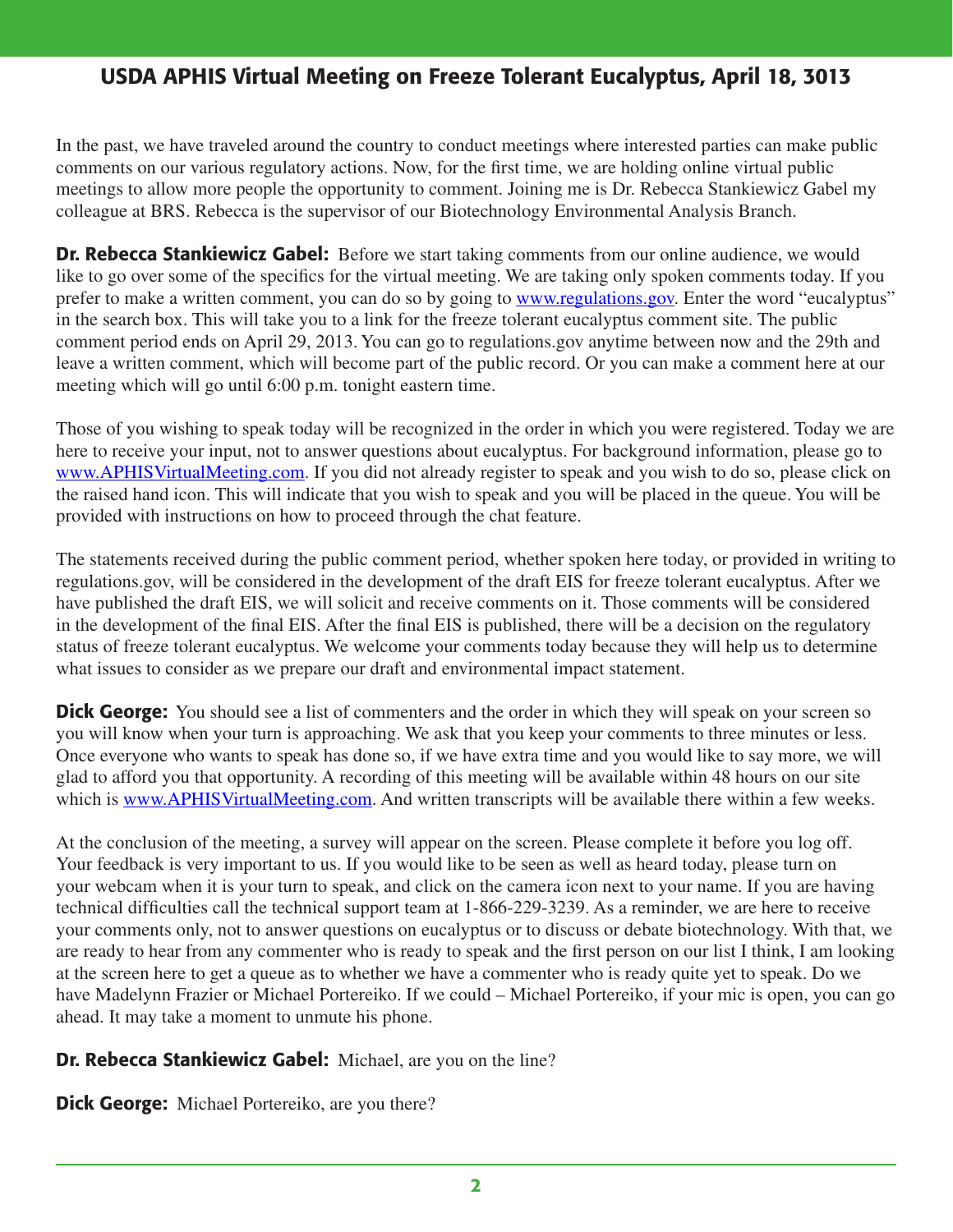**Michael Portereiko:** Yes we are here actually, we were just on the list to listen. We do not have any prepared comments at this time.

**Dick George:** Okay, thank you. Is there anyone else who would like to comment? Ann Peterman, are you there, if so let us know.

Ann Peterman: Yes, can you hear me?

**Dick George:** Yes, we certainly can.

Dr. Rebecca Stankiewicz Gabel: Yes we can.

**Dick George:** If you would like to go ahead with your comment, please do.

**Ann Peterman:** Okay, just one moment. Alright, I guess I would like to point out that this environmental impact statement for this genetically engineered eucalyptus represents the first time that APHIS has prepared a full environmental impact statement on a genetically engineered plant without being forced to by litigation. And it is only the fourth time that APHIS has prepared an environmental impact statement for any GE plant. Previously the agency was forced by litigation to prepare an environmental impact statement for alfalfa, beets and bent grass. And I think what that means is that APHIS is aware that this genetically engineered eucalyptus is potentially very dangerous and could have severe environmental impacts, and that is the fact that there is overwhelming public opposition to them. So I hope that that means that APHIS will take this very seriously and not rubber stamp these genetically engineered eucalyptus.

They are not native to the United States, eucalyptus of any kind, and they are also a documented invasive species. They are highly flammable, they are known to deplete ground water, and the freeze tolerant eucalyptus will be able to escape into ecosystems that previously have been too cold for them. So that makes them very dangerous in addition to the very – the other impacts that eucalyptus plantations already have as we know from the impacts that eucalyptus plantations have had elsewhere in the world, which all the impacts include clear cutting of bio-diverse forests for conversion to industrial eucalyptus plantations in Brazil. These are called green deserts because they have no bio-diversity at all. In Chile they are called green soldiers because they are constantly increasing and on the march forward, taking over more and more land. In South Africa they are called green cancer because people cannot control their spread, they are constantly being found in ecosystems where they were not planted.

They are documented as invasive in Florida and California. They increase the danger of firestorms. They contain a highly volatile oil and are explosively flammable. They displace wildlife that cannot use the eucalyptus trees for habitat or food and in addition, some eucalyptus trees are known to actually glue the beaks of birds together and kill them. They contaminate soil and ground water with the toxic agro chemicals that are used on them. And they are worse in droughts, they have deep tap roots and monopolize ground water and dry up soils. And all of this put together means that they will worsen climate change through the destruction of carbon rich native forests for carbon poor plantations. One study found that timber plantations actually contain about one-quarter the carbon of a native forest. So that is good for my comments for now.

**Dr. Rebecca Stankiewicz Gabel:** Thank you for your comments.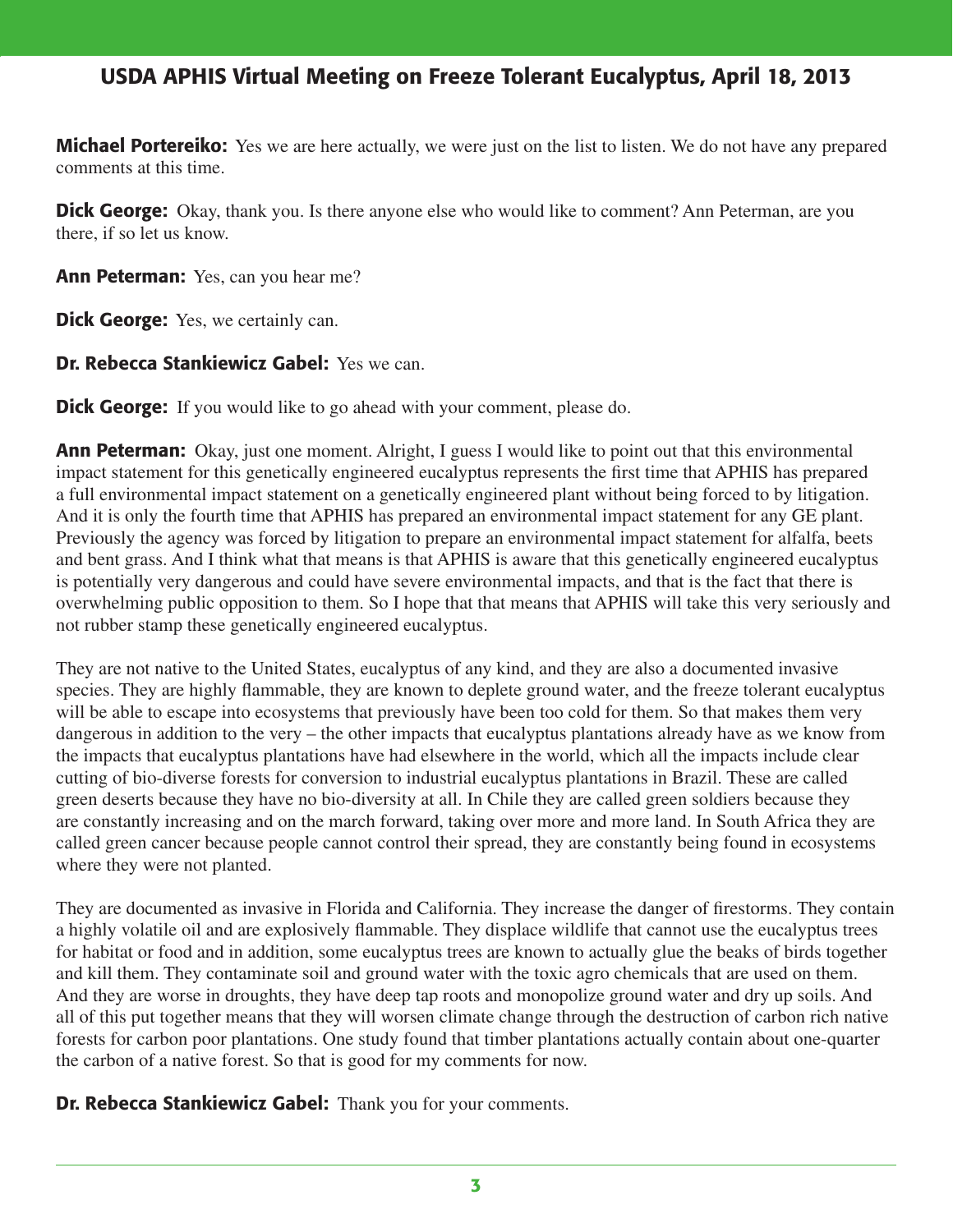**Dick George:** Thank you, we have Keith Brunner on the line, Keith, are you there.

**Keith Brunner:** Hello Dick, can you hear me?

**Dick George:** I sure can, please go ahead.

**Keith Brunner:** Great, so my name is Keith Brunner, I am here today to call on the USDA to deny this permit from ArborGen. Eucalyptus trees are introduced organisms here in the U.S. and they are documented as invasive pests in parts of California and Florida. This cold tolerant trait that we are discussing today, would vastly expand the range of GE eucalyptus trees. And so hence it would enhance its ability to invade native ecosystems which is seriously problematic for bio-diversity as well as for ecosystem resiliency in the face of catastrophic climate change that we are facing.

Our experience in California and other parts of the world has shown that when eucalyptus escapes it is near impossible to eradicate them. And I wanted to include a quote from the renowned geneticist David Suzuki, I quote. "We have no control over the movement of insects, birds and mammals, wind and rain that carry pollen and seeds, genetically engineered trees with the potential to transfer pollen for hundreds of miles carrying genes for tracing, including insect resistance, herbicide resistance, sterility and released lignin, thus have the potential to wreak ecological havoc throughout the world's native forests." And as was mentioned, approval of GE eucalyptus would open the door for other GE tree species.

Also as was mentioned, GE trees are green deserts. They are an industrial plantation of trees, tree plantation, especially of GE trees, is like an industrial army of trees that will wipe out all of the life around them. These have major impacts on bio-diversity, particularly, these trees the cold-tolerant eucalyptus trees are being targeted for the forests of the southern U.S., and these are some of the most bio-diverse forests in the world. They have species found nowhere else including the Louisiana Black Bear, the Golden Cheeked Warbler, and the Red-Cockaded Woodpecker. These are species that could be pushed over the edge if millions of acres of GE Eucalyptus plantations are developed. They are also – eucalyptus trees are known to soak up more water than the forest that evolves naturally here, which threatens creeks and rivers. And the endangered freshwater species that live in them.

I also wanted to talk about the fact that there is enormous public opposition, not only in the United States, but internationally, to genetically engineered trees as well as to eucalyptus plantations. The last time that APHIS took comments on the test plots, there were tens of thousands of comments opposed to the field trials, and there were only 50 in favor. So that tells if it is something about where the public stands, and in this democracy of course, it should be a participatory process and it should be absolutely included in our decision making. I also wanted to highlight in 2006 this sort of, this story sort of encapsulates some of their resistance to eucalyptus plantations that occurs internationally. In 2006, on March 8, 2000 women from La Via Campesina, occupied the plantation of Aracruz Celulose which is now Fibria in Brazil, and Rio Grande do Sul on a Wednesday, and they occupied this plantation to denounce the social and environmental impacts of these green deserts created by eucalyptus monoculture. Now this was a massive even in Brazilian politics caused by the expansion of eucalyptus monocultures. And I quote from La Via Campesina from the women, "We are against green deserts, the enormous plantations of eucalyptus that cover thousands of hectáreas in Brazil and Latin America when the green desert advances, bio-diversity is destroyed, soil deteriorates, and rivers dry up. Moreover, these plants pollute air and water and threaten human health." So that is what we will see here in the U.S. South is what has happened internationally, and that is why I am calling on APHIS to not submit – to deny this permit to Arbor Gen Corp cold tolerant eucalyptus trees. Thank you, I am done.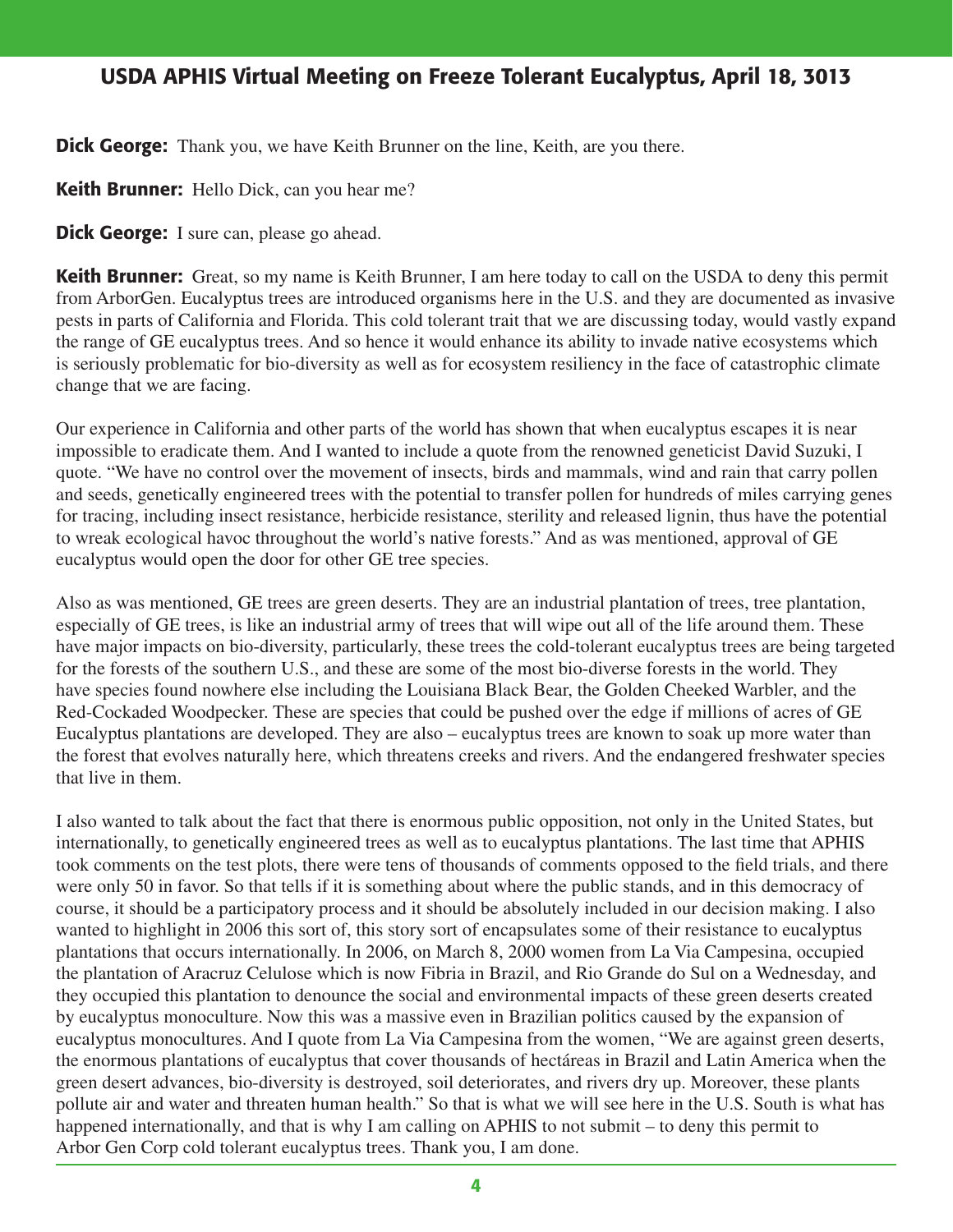#### **Dr. Rebecca Stankiewicz Gabel:** Thank you for your comments. Do we have anyone else on the line?

**Dick George:** We have no one else lined up at the moment to speak. I would mention to those who are listening in if perhaps you have decided that you would like to make a comment, you could still do so. You need to click on the raised hand icon on your screen, and you will receive instructions through the chat feature on how to make a comment. So since we have no others signed up at the moment, we do receive a signal from our WebEx producer when someone is on the line and ready to speak. So what we will do, we will take a pause. We encourage those listening, if you have a comment, please do so the way I just described. And in the meantime, we will take a pause, and if we have no others who come on, we will come back on every five minutes or so just to let folks know that we are still here. We plan on being here until 6:00 p.m. today, so if someone comes on this meeting late, they will still have the opportunity to make a comment.

So having said that, I will take a pause and if we get a signal that we have someone else who is ready to speak, we will come back on and receive that comment. So we will take a pause right here, thank you.

#### Dr. Rebecca Stankiewicz Gabel: Thank you.

**Dick George:** Okay, we have someone who would like to make a comment. It is Rachel Smolker, please forgive me if I have mispronounced your name, Rachel are you there?

#### Rachel Smolker: Hi, I am here.

**Dick George:** Terrific, go ahead with your comment.

**Rachel Smolker:** Okay. I had a little trouble getting onto the call so I am not sure what had already been said or not. But I wanted to comment on two things. First of all, the organization that I work with does a lot of work on the impacts of large scale bio-energy on climate and on human rights and on food and we do not support the position that was in this petition that this is – that large scale bio energy is a great socio-economic benefit to people. Because in fact the demand for land, to produce enough biomass to make any kind of significant contribution to our energy demand as it is right now, is astronomical. And we cannot meet more than a very small portion of our energy demand from trees or any other source that requires large amount of land and water like eucalyptus would. So that is one point, the other point I would like to bring up, in the petition, the issue of Cryptococcus, which is a fungal pathogen that causes fungal meningitis and is becoming global epidemic at this point. It is a major cause of death for a lot of patients with AIDS. It also infects people who are immunocompetent that does not have any compromised immune system in different places.

It was initially discovered in Australia associated with eucalyptus species, and we brought this up in the process where decision about field testing these eucalyptus, and it was dismissed because it was found that there are other trees that also host this Cryptococcus fungus. That is not a good basis for dismissing it in my opinion because just because there are other trees that are also host, Cryptococcus is not a plant of favored host over wide swathes of the United States. It is rather foolhardy actually.